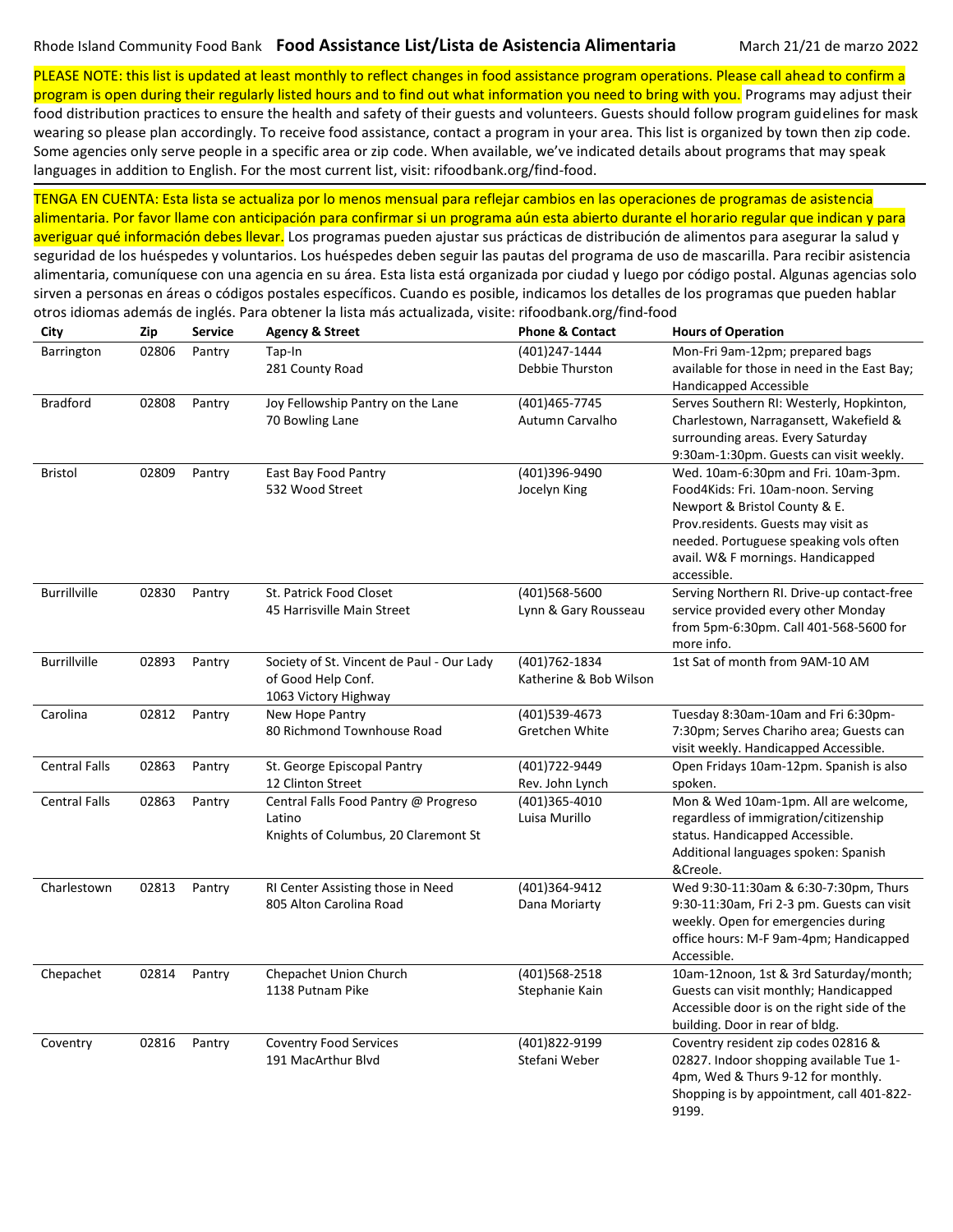PLEASE NOTE: this list is updated at least monthly to reflect changes in food assistance program operations. Please call ahead to confirm a program is open during their regularly listed hours and to find out what information you need to bring with you. Programs may adjust their

food distribution practices to ensure the health and safety of their guests and volunteers. Guests should follow program guidelines for mask wearing so please plan accordingly. To receive food assistance, contact a program in your area. This list is organized by town then zip code. Some agencies only serve people in a specific area or zip code. When available, we've indicated details about programs that may speak languages in addition to English. For the most current list, visit: rifoodbank.org/find-food.

TENGA EN CUENTA: Esta lista se actualiza por lo menos mensual para reflejar cambios en las operaciones de programas de asistencia alimentaria. Por favor llame con anticipación para confirmar si un programa aún esta abierto durante el horario regular que indican y para averiguar qué información debes llevar. Los programas pueden ajustar sus prácticas de distribución de alimentos para asegurar la salud y

seguridad de los huéspedes y voluntarios. Los huéspedes deben seguir las pautas del programa de uso de mascarilla. Para recibir asistencia alimentaria, comuníquese con una agencia en su área. Esta lista está organizada por ciudad y luego por código postal. Algunas agencias solo sirven a personas en áreas o códigos postales específicos. Cuando es posible, indicamos los detalles de los programas que pueden hablar otros idiomas además de inglés. Para obtener la lista más actualizada, visite: rifoodbank.org/find-food

| City               | Zip   | <b>Service</b>   | <b>Agency &amp; Street</b>                                                                  | <b>Phone &amp; Contact</b>                       | <b>Hours of Operation</b>                                                                                                                                                                                                                      |
|--------------------|-------|------------------|---------------------------------------------------------------------------------------------|--------------------------------------------------|------------------------------------------------------------------------------------------------------------------------------------------------------------------------------------------------------------------------------------------------|
| Coventry           | 02816 | Pantry           | Faith Fellowship Food Pantry<br>1395 Nooseneck Hill Road                                    | (401)397-3383<br>Lisa Ferri                      | Temporarily closed; moving from West<br>Greenwich and will reopen in new<br>location in Coventry.                                                                                                                                              |
| Coventry           | 02816 | <b>Meal Site</b> | Society of St. Vincent de Paul - West Bay<br>Meal Site Conf.<br>222 MacArthur Blvd.         | (401)828-3090<br>Madeleine Caplette              | Sat 11am-11:30am; Grab and Go meals;<br>Also, call for food by appt. Handicapped<br>Accessible.                                                                                                                                                |
| Cranston           | 02905 | Pantry           | <b>Edgewood Pawtuxet Food Closet:</b><br><b>Transfiguration Church</b><br>1665 Broad Street | (401)461-3146<br>Mary Beth Odell                 | Tues & Fri 9 AM-10:45 AM, Wed. 5 PM-<br>6:15 PM. Serves 02905 zip code of<br>Cranston & Prov. and 02888 of Warwick.<br>Guests may come shop 2x/mo. When<br>Cranston parking ban is in place, pantry<br>will be closed; Handicapped Accessible. |
| Cranston           | 02910 | Pantry           | Comprehensive CAP Cranston<br>311 Doric Avenue                                              | (401)562-2272<br><b>Sherry Diaz</b>              | Cranston, Coventry, Foster, & Scituate<br>Residents. M-Tu-Fri 9:30am-12:30pm and<br>2-4pm, Wed 9:30am-12:30pm & 2:30-<br>6:30pm, Th 10am-1pm. Guests can visit<br>monthly; Spanish spoken; Handicapped<br>Accessible.                          |
| Cranston           | 02920 | Pantry           | Blessed Mother Mary Food Pantry Inc<br>181 Princess Avenue                                  | (401)946-5291<br>David Carpenter                 | Mon & Sat 9 AM -12 PM. Guests can visit<br>twice a month. Serves zip codes 02920<br>and 02921. Handicapped accessible.<br>Spanish translation available.                                                                                       |
| Cranston           | 02920 | Pantry           | Haitian Baptist Church of Rhode Island<br>12 Lincoln Avenue                                 | (401)944-1440<br>Marguerite Jolicoeur            | Fridays 10am-12 pm; Serves residents of<br>02907, 02909, 02910, 02911 & 02920;<br>Guests can visit weekly; Entrance in back<br>(Grant Ave.). Creole/French and Spanish<br>also spoken. Interpreters available during<br>pantry hours.          |
| Cumberland         | 02864 | Pantry           | Lighthouse Community Outreach<br>30 Meeting Street                                          | (401) 725-0335<br>Pastor John Feragne            | Mon. 3:30-6:30 PM (located in Cadillac<br>Mills); if a holiday, open on Tues. instead;<br>Serves residents of Cumberland, Lincoln,<br>& Manville; Guests can visit twice a<br>month; Handicapped Accessible.                                   |
| Cumberland         | 02864 | Pantry           | Northern Rhode Island Food Pantry<br>1 Angell Road                                          | (401)347-5714<br><b>Bob Chaput</b>               | 3rd Saturday of the month 8am-11am.<br>Serves Pawtucket, Woonsocket, Central<br>Falls, Cumberland, Lincoln, N. Smithfield.                                                                                                                     |
| East<br>Greenwich  | 02818 | Pantry           | East Greenwich Interfaith Food<br>Cupboard<br>99 Peirce Street                              | (401)884-4116<br><b>Chris and Steve Bartlett</b> | M, W & F 10:30 AM - 12 PM (@ St. Luke's<br>Church) for zip code 02818 residents;<br>Guests can come 2x/mo. If emergency,<br>leave a voicemail; Handicapped<br>Accessible.                                                                      |
| East<br>Providence | 02915 | Pantry           | East Bay CAP<br>100 Bullocks Point Avenue                                                   | (401)437-1000<br>Judy Macedo                     | By appointment only: Mon & Tues 12-<br>4pm, Wed 2-6pm, Thu 12-4pm, Fri 8am-<br>12pm. Guests can visit monthly; Spanish<br>and Portuguese spoken; Handicapped<br>Accessible.                                                                    |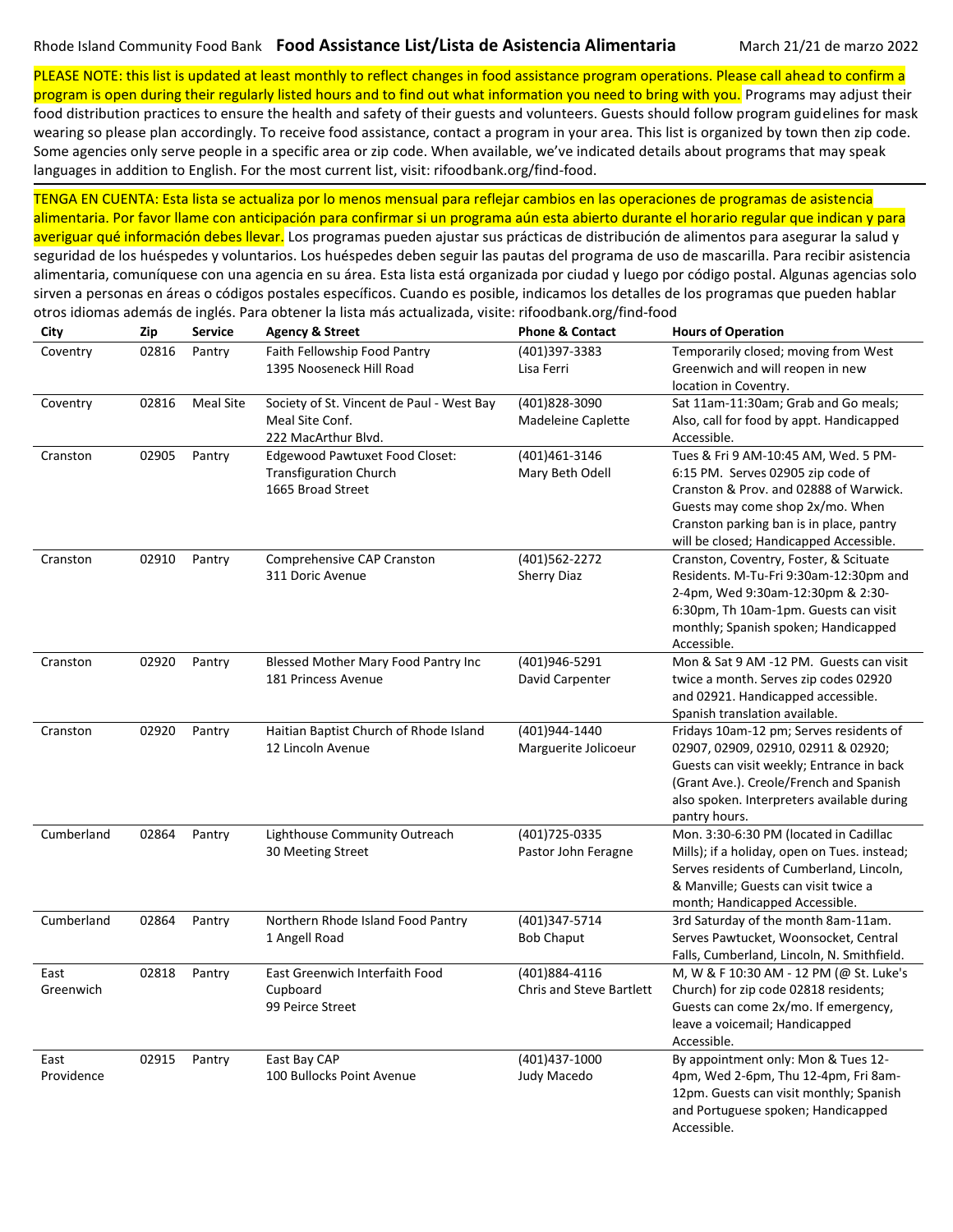PLEASE NOTE: this list is updated at least monthly to reflect changes in food assistance program operations. Please call ahead to confirm a program is open during their regularly listed hours and to find out what information you need to bring with you. Programs may adjust their

food distribution practices to ensure the health and safety of their guests and volunteers. Guests should follow program guidelines for mask wearing so please plan accordingly. To receive food assistance, contact a program in your area. This list is organized by town then zip code. Some agencies only serve people in a specific area or zip code. When available, we've indicated details about programs that may speak languages in addition to English. For the most current list, visit: rifoodbank.org/find-food.

TENGA EN CUENTA: Esta lista se actualiza por lo menos mensual para reflejar cambios en las operaciones de programas de asistencia alimentaria. Por favor llame con anticipación para confirmar si un programa aún esta abierto durante el horario regular que indican y para averiguar qué información debes llevar. Los programas pueden ajustar sus prácticas de distribución de alimentos para asegurar la salud y seguridad de los huéspedes y voluntarios. Los huéspedes deben seguir las pautas del programa de uso de mascarilla. Para recibir asistencia alimentaria, comuníquese con una agencia en su área. Esta lista está organizada por ciudad y luego por código postal. Algunas agencias solo

sirven a personas en áreas o códigos postales específicos. Cuando es posible, indicamos los detalles de los programas que pueden hablar

| City              | Zip   | <b>Service</b>   | <b>Agency &amp; Street</b>                                                                                   | <b>Phone &amp; Contact</b>                                 | <b>Hours of Operation</b>                                                                                                                                                                                                                                    |
|-------------------|-------|------------------|--------------------------------------------------------------------------------------------------------------|------------------------------------------------------------|--------------------------------------------------------------------------------------------------------------------------------------------------------------------------------------------------------------------------------------------------------------|
| Foster            | 02825 | Pantry           | Comprehensive CAP Foster<br>181 Howard Hill Road                                                             | (401)392-9208<br>Allie Bouchard                            | Serves Foster & Scituate Mon-Wed<br>8:30AM-5PM, Thu 8:30-11AM; Guests can<br>visit monthly; Handicapped Accessible                                                                                                                                           |
| Foster            | 02825 | Pantry           | St. Paul the Apostle<br>116A Danielson Pike                                                                  | (401)647-3664<br>Lori Copp                                 | Serves RI & CT every other Saturday from<br>9:30am-11am. Typically 2nd & 4th<br>Saturday - Call for exact schedule; Guests<br>can visit both times; Pantry is building to<br>right of church-enter through double<br>doors in front; Handicapped Accessible. |
| Greenville        | 02828 | Pantry           | Society of St. Vincent de Paul - St. Philip<br>Conference<br>620 Putnam Pike                                 | (401)949-2949<br>Barbara Vanasse                           | Wed. 1-3 PM and Sat. 9-10:30 AM. Serves<br>02917 & 02828 - all of Smithfield and<br>nearby Johnston, Harmony, N.Scituate,<br>N.Prov. Guests can visit twice a month;<br>Handicapped Accessible.                                                              |
| Johnston          | 02919 | Pantry           | Casa De Oracion Jesus Christ Fountain of<br>Life<br>El Granero Food Pantry, 1025 Plainfield<br><b>Street</b> | (401)556-0664<br>Eva Grajeda                               | Saturdays 9-11:30 AM; Guests can visit<br>weekly. Spanish and Quiche (Guatemalan<br>dialect) spoken; Handicapped Accessible                                                                                                                                  |
| Johnston          | 02919 | Pantry           | St. Robert Food Closet<br>1804 Atwood Avenue                                                                 | (401)231-4987<br>Bill<br>Holtmann/Rosemarie<br>Borengasser | Thursdays 9 am - 11am; Guests can visit<br>once every 5 weeks; Johnston residents<br>only.                                                                                                                                                                   |
| Lincoln           | 02865 | Pantry           | Lime Rock Baptist Church<br>1075 Great Road                                                                  | (401)334-2999<br><b>Ron Rivet</b>                          | Every other Tues 4:30-5:30pm for Lincoln<br>residents only. Every other Sat 9-10am for<br>Lincoln, Cumberland, Smithfield, North<br>Smithfield, Woonsocket, Pawtucket, &<br>Central Falls. Guest may visit weekly;<br>Handicapped Accessible.                |
| Little<br>Compton | 02837 | Pantry           | Little Compton Pantry<br>115 East Main Road                                                                  | (401)592-0403<br>Susan Chase                               | Fridays and Saturdays from 9:00 -<br>10:30am; or call for emergency assistance<br>for Little Compton & Tiverton residents;<br>Guests can visit weekly; Located in the<br>lower level of the Wellness Center;<br>Handicapped Accessible.                      |
| Mapleville        | 02839 | Pantry           | Western RI Burrillville SDA Shepherd's<br>Food Pantry<br>854 Victory Highway                                 | (401) 568-5255<br>Claire Entwistle                         | Last Tuesday of each month 5:00-6:30pm.<br>Spanish is also spoken on pantry nights.                                                                                                                                                                          |
| Narragansett      | 02882 | Pantry           | St. Peter by the Sea Community Market<br>Pantry<br>72 Central Street                                         | (401) 783-4623<br>Maryellen Banks                          | Fridays from 3:00 PM - 5:00 PM; Guests<br>can visit weekly; Handicapped Accessible.                                                                                                                                                                          |
| Newport           | 02840 | <b>Meal Site</b> | Community Baptist Church Meal Site<br>40 Dr. Marcus Wheatland Boulevard                                      | (401)846-3086<br>Veronica Mays                             | Saturdays 4:00-4:45 PM. Check in at<br>Annex window for Grab & Go meal. Masks<br>and social distancing required.<br>Handicapped accessible.                                                                                                                  |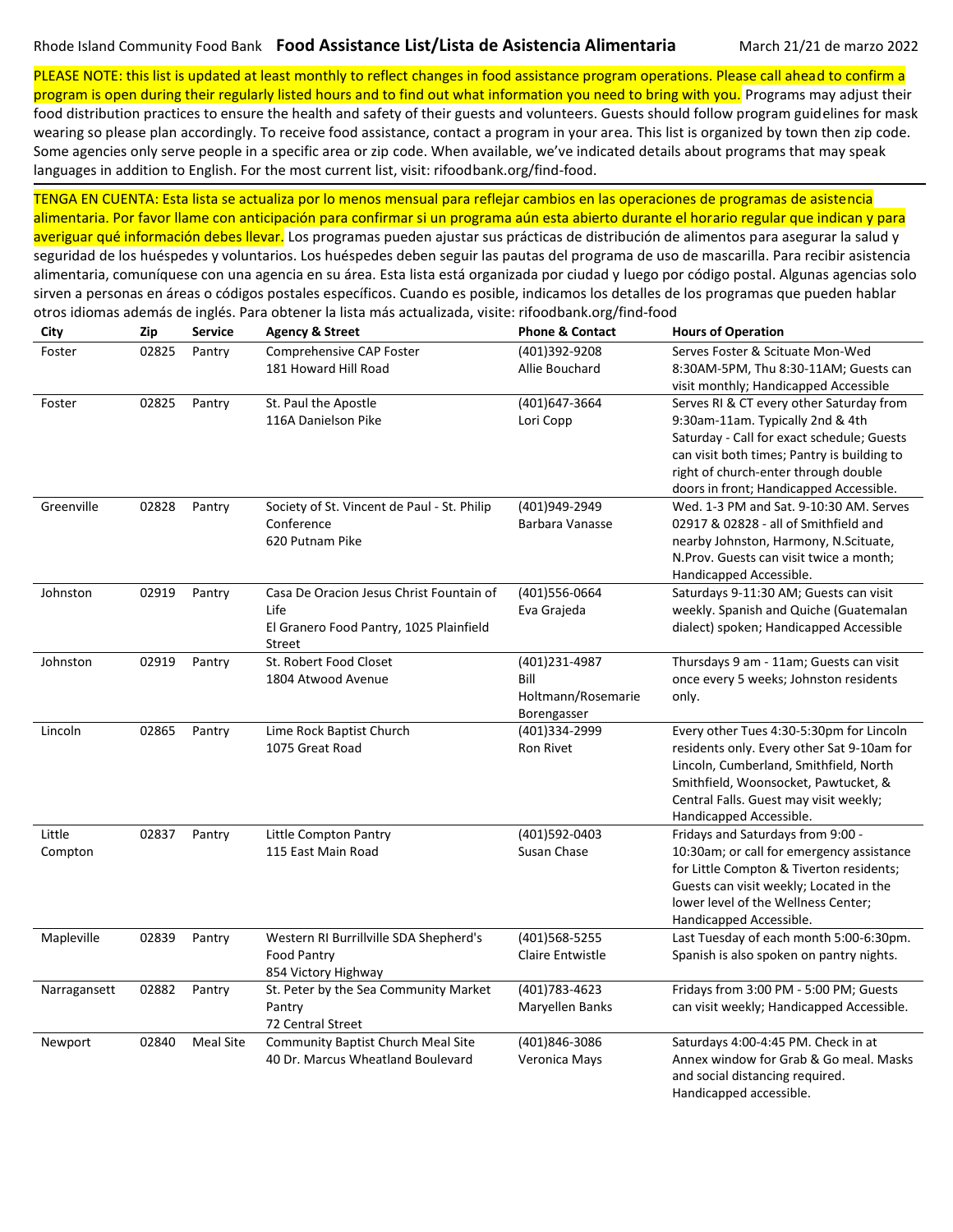PLEASE NOTE: this list is updated at least monthly to reflect changes in food assistance program operations. Please call ahead to confirm a program is open during their regularly listed hours and to find out what information you need to bring with you. Programs may adjust their

food distribution practices to ensure the health and safety of their guests and volunteers. Guests should follow program guidelines for mask wearing so please plan accordingly. To receive food assistance, contact a program in your area. This list is organized by town then zip code. Some agencies only serve people in a specific area or zip code. When available, we've indicated details about programs that may speak languages in addition to English. For the most current list, visit: rifoodbank.org/find-food.

TENGA EN CUENTA: Esta lista se actualiza por lo menos mensual para reflejar cambios en las operaciones de programas de asistencia alimentaria. Por favor llame con anticipación para confirmar si un programa aún esta abierto durante el horario regular que indican y para averiguar qué información debes llevar. Los programas pueden ajustar sus prácticas de distribución de alimentos para asegurar la salud y

seguridad de los huéspedes y voluntarios. Los huéspedes deben seguir las pautas del programa de uso de mascarilla. Para recibir asistencia alimentaria, comuníquese con una agencia en su área. Esta lista está organizada por ciudad y luego por código postal. Algunas agencias solo sirven a personas en áreas o códigos postales específicos. Cuando es posible, indicamos los detalles de los programas que pueden hablar otros idiomas además de inglés. Para obtener la lista más actualizada, visite: rifoodbank.org/find-food

| City       | Zip   | Service          | <b>Agency &amp; Street</b>              | <b>Phone &amp; Contact</b> | <b>Hours of Operation</b>                                                 |
|------------|-------|------------------|-----------------------------------------|----------------------------|---------------------------------------------------------------------------|
| Newport    | 02840 | Pantry           | East Bay Community Action Newport       | (401)847-7821              | By appointment only. Mon 11-4, Tue 9-2,                                   |
|            |       |                  | Pantry                                  | Judy Macedo                | Wed 12-4, Thur 1-6; Guests can visit                                      |
|            |       |                  | 19 Broadway                             |                            | monthly; Handicapped Accessible.                                          |
| Newport    | 02840 | <b>Meal Site</b> | Martin Luther King Center Meal Site     | (401)846-4828              | Breakfast M-F 7:30 - 8:30am.                                              |
|            |       |                  | 20 Dr. Marcus Wheatland Boulevard       | <b>Edward Crowley</b>      | Handicapped Accessible.                                                   |
| Newport    | 02840 | Pantry           | Martin Luther King Center Pantry        | (401)846-4828              | Mon, Wed, Fri 10am-2pm, Wed 4-6pm,                                        |
|            |       |                  | 20 Dr. Marcus Wheatland Boulevard       | <b>Edward Crowley</b>      | 3rd Sat of each month 10am-12pm.                                          |
|            |       |                  |                                         |                            | Guests can visit monthly. Handicapped                                     |
|            |       |                  |                                         |                            | Accessible.                                                               |
| Newport    | 02840 | Pantry           | Salvation Army Newport Corps' Food      | (401)846-3234              | Serves Newport, Middletown, Jamestown,                                    |
|            |       |                  | Pantry                                  | Capt. LeNissa Rivera       | Portsmouth, Tiverton & Little Compton;                                    |
|            |       |                  | 51 Memorial Boulevard                   |                            | Open Wed & Fri 9 AM-1PM; Guests can                                       |
|            |       |                  |                                         |                            | visit monthly; Handicapped Accessible.                                    |
|            |       |                  |                                         |                            | Mandarin & some Spanish spoken.                                           |
| Newport    | 02840 | Meal Site        | Salvation Army Newport Corps' Meal Site | (401)846-3234              | Fridays 4 PM-4:45 PM and Sundays 4 PM-                                    |
|            |       |                  | 51 Memorial Boulevard                   | Capt. LeNissa Rivera       | 4:45 PM; Handicapped Accessible.                                          |
|            |       |                  |                                         |                            | Mandarin & some Spanish spoken.                                           |
| Newport    | 02840 | Pantry           | Society of St. Vincent de Paul - St.    | (401)258-5773              | Currently, no walk-ins due to COVID. Call                                 |
|            |       |                  | Joseph, Newport Conf.                   | Sheila A. Finnegan         | to schedule delivery; deliveries take place                               |
|            |       |                  | 5 Mann Avenue                           |                            | Tues or Thurs 10am-12pm. Spanish                                          |
|            |       |                  |                                         |                            | speaking members available upon                                           |
|            |       |                  |                                         |                            | request.                                                                  |
| North      | 02852 | Pantry           | Tri-County CAP North Kingstown          | (401)515-2432              | 1st and 3rd Thursday of the month                                         |
| Kingstown  |       |                  | 415 Tower Hill Road                     | Judith Cashman             | between 1 PM - 3 PM. Provides USDA                                        |
|            |       |                  |                                         |                            | TEFAP foods. Guests can come monthly.<br>Serves N.Kingstown, W.Greenwich, |
|            |       |                  |                                         |                            | Exeter, S.Kingstown, Narragansett,                                        |
|            |       |                  |                                         |                            | Richmond, Charlestown, Hopkinton,                                         |
|            |       |                  |                                         |                            | Westerly, Block Is.                                                       |
| North      | 02852 | Pantry           | North Kingstown Food Pantry             | (401)885-3663              | Mon-Fri 10am-2pm - call 1st to make an                                    |
| Kingstown  |       |                  | 445 School Street                       | <b>Stephen Souls</b>       | appt. North Kingstown (02852) &                                           |
|            |       |                  |                                         |                            | Saunderstown (02874) residents. Guests                                    |
|            |       |                  |                                         |                            | can visit th pantry monthly. Handicapped                                  |
|            |       |                  |                                         |                            | Accessible.                                                               |
| North      | 02904 | Pantry           | Tri-County CAP Volturno St.             | (401)330-2209              | Mon-Fri 8am-4:30pm. Guests can receive                                    |
| Providence |       |                  | 19 Volturno Street                      | David Banno                | food 1x/month and emergencies. Spanish                                    |
|            |       |                  |                                         |                            | also spoken & interpreter service                                         |
|            |       |                  |                                         |                            | available.                                                                |
| North      | 02911 | Pantry           | Embassy of Christ Church Food Pantry    | (401)300-9527              | 2nd Sat 9:30-11 AM & 4th Tue 6-7:30 PM;                                   |
| Providence |       |                  | 649 Woonasquatucket Avenue              | Alicia Mendez              | guests can visit 2x/month; park and enter                                 |
|            |       |                  |                                         |                            | on Woonasquatucket Ave. side of church                                    |
|            |       |                  |                                         |                            | only; Handicapped Accessible. Spanish is                                  |
|            |       |                  |                                         |                            | also spoken.                                                              |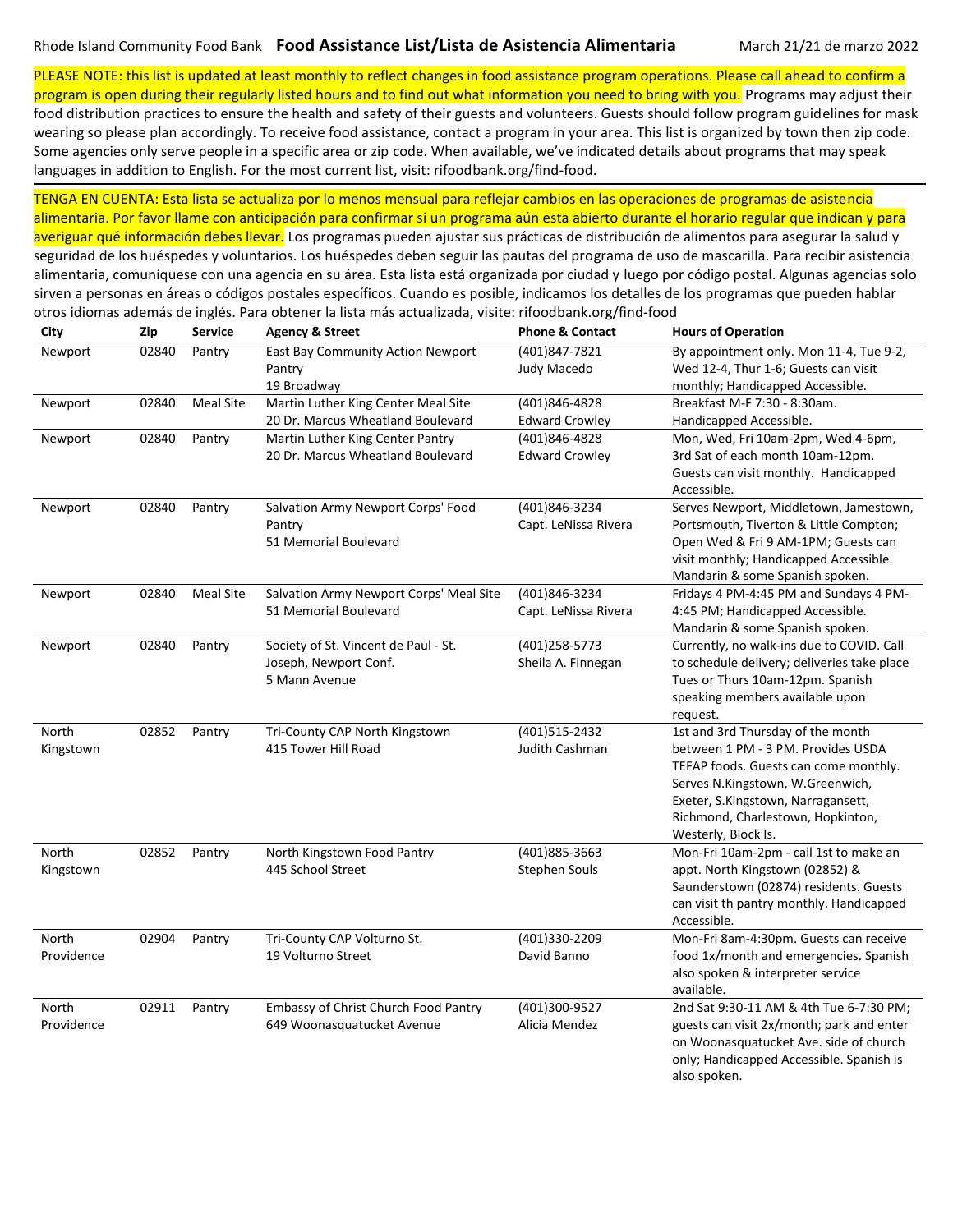PLEASE NOTE: this list is updated at least monthly to reflect changes in food assistance program operations. Please call ahead to confirm a

program is open during their regularly listed hours and to find out what information you need to bring with you. Programs may adjust their food distribution practices to ensure the health and safety of their guests and volunteers. Guests should follow program guidelines for mask wearing so please plan accordingly. To receive food assistance, contact a program in your area. This list is organized by town then zip code. Some agencies only serve people in a specific area or zip code. When available, we've indicated details about programs that may speak languages in addition to English. For the most current list, visit: rifoodbank.org/find-food.

TENGA EN CUENTA: Esta lista se actualiza por lo menos mensual para reflejar cambios en las operaciones de programas de asistencia alimentaria. Por favor llame con anticipación para confirmar si un programa aún esta abierto durante el horario regular que indican y para averiguar qué información debes llevar. Los programas pueden ajustar sus prácticas de distribución de alimentos para asegurar la salud y

seguridad de los huéspedes y voluntarios. Los huéspedes deben seguir las pautas del programa de uso de mascarilla. Para recibir asistencia alimentaria, comuníquese con una agencia en su área. Esta lista está organizada por ciudad y luego por código postal. Algunas agencias solo sirven a personas en áreas o códigos postales específicos. Cuando es posible, indicamos los detalles de los programas que pueden hablar otros idiomas además de inglés. Para obtener la lista más actualizada, visite: rifoodbank.org/find-food

| City                | Zip   | Service | <b>Agency &amp; Street</b>                                              | <b>Phone &amp; Contact</b>           | <b>Hours of Operation</b>                                                                                                                                                                                                    |
|---------------------|-------|---------|-------------------------------------------------------------------------|--------------------------------------|------------------------------------------------------------------------------------------------------------------------------------------------------------------------------------------------------------------------------|
| North<br>Providence | 02911 | Pantry  | Tri-County CAP North Providence<br>11 Emanuel Street                    | (401)519-1913<br>Stephanie DiTusa    | M-F 9 AM - 3 PM. Serves: N. Prov,<br>Johnston, Smithfield, N. Smithfield,<br>Burrillville, Glocester; Guests can visit<br>monthly; Handicapped Accessible.<br>Interpreting service & Spanish-speaking                        |
|                     |       |         |                                                                         |                                      | staff.                                                                                                                                                                                                                       |
| North<br>Providence | 02911 | Pantry  | Allendale Baptist Church<br>545 Woonasquatucket Avenue                  | (401)261-4044<br>Kimberly Tebow      | 3rd Sat of the month 9-11:30 AM and 2nd<br>Wed of month 5-6:30 PM (non-<br>perishables only on Wednesdays); Guests<br>can visit both days; Handicapped<br>Accessible (enter through side of<br>building).                    |
| North<br>Scituate   | 02857 | Pantry  | Trinity Episcopal Church Red Door Food<br>Pantry<br>249 Danielson Pike  | (401)647-2322<br>Lynette Cunningham  | Scituate, Foster, Glocester, Johnston,<br>Providence residents each Thurs 9-11 AM;<br>Guests can come once a month; Also<br>available as needed in emergencies - call<br>first; Handicapped Accessible.                      |
| Pawtucket           | 02860 | Pantry  | <b>Blackstone Valley Community Action</b><br>Program<br>210 West Avenue | (401) 723-4520<br>Jennifer Daugherty | M-F 9 am - 12:30 pm by appt; Guests can<br>visit monthly; Handicapped Accessible.<br>Spanish is spoken                                                                                                                       |
| Pawtucket           | 02860 | Pantry  | Casa De Oracion Getsemani<br>38 Park Street                             | (401) 725-5010<br>Jael Rodriguez     | Sat 9-11:30 AM. Guests can visit monthly.<br>Church is on the border of Pawtucket &<br>Central Falls, Pantry entrance is on<br>Fountain Street. Serves residents of 02860<br>and 02863. Spanish and Portuguese<br>spoken.    |
| Pawtucket           | 02860 | Pantry  | Covenant Congregational Church<br>143 Glenwood Avenue                   | (401)724-8546<br>Michael Gagnier     | Serves zipcode 02860 Pawtucket & 02908<br>and 02909 of Providence. Wednesdays<br>6:30-7:00 PM Sept - May. Summer Hours<br>June - August open the 1st and 3rd Wed<br>of the month 6:30 - 7:00 PM; Guests can<br>visit weekly. |
| Pawtucket           | 02860 | Pantry  | First Baptist Church of Pawtucket<br>91 Cottage Street                  | (401) 725 - 7225<br>Cindy Downie     | 3rd Saturday of the month 9 AM-12 PM<br>but please call to confirm.                                                                                                                                                          |
| Pawtucket           | 02860 | Pantry  | Holy Family Parish<br>195 Walcott Street                                | (401)724-9190<br>Natalia Bonella     | Serves Pawtucket 2nd & 4th Tuesday 9-<br>10:30 AM; guests can come 2x/month;<br>entrance through parking lot door;<br>Handicapped Accessible. Spanish,<br>Portuguese, Creole also spoken.                                    |
| Pawtucket           | 02860 | Pantry  | Living Hope Assembly of God<br>100 Broadway                             | (401) 723 - 2039<br>Pastor Bob Hill  | 2nd & 4th Sat. 9 AM -11 AM for<br>Pawtucket residents. Portuguese, Creole,<br>& Spanish also spoken. Handicapped<br>accessible.                                                                                              |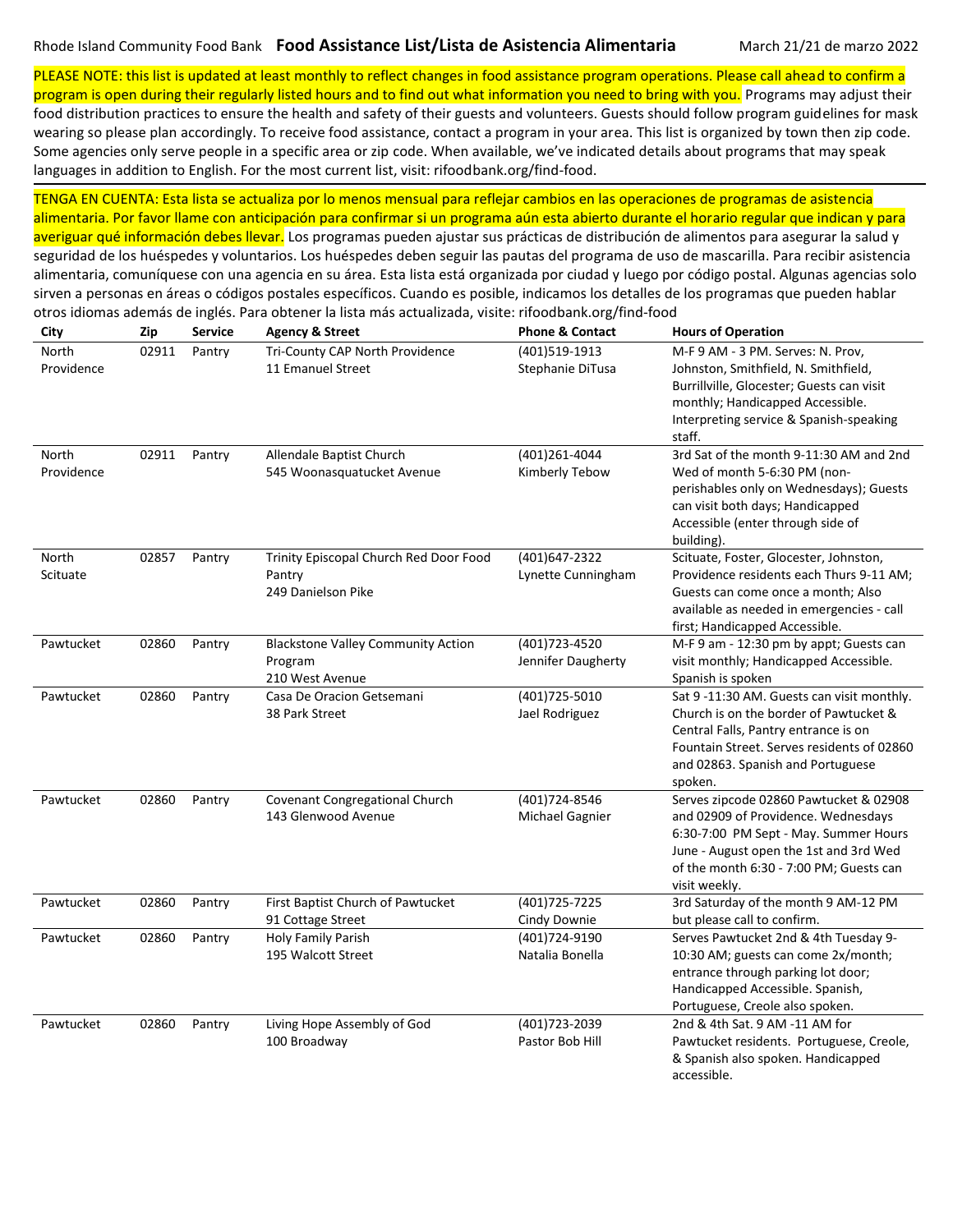otros idiomas además de inglés. Para obtener la lista más actualizada, visite: rifoodbank.org/find-food

PLEASE NOTE: this list is updated at least monthly to reflect changes in food assistance program operations. Please call ahead to confirm a

program is open during their regularly listed hours and to find out what information you need to bring with you. Programs may adjust their food distribution practices to ensure the health and safety of their guests and volunteers. Guests should follow program guidelines for mask wearing so please plan accordingly. To receive food assistance, contact a program in your area. This list is organized by town then zip code. Some agencies only serve people in a specific area or zip code. When available, we've indicated details about programs that may speak languages in addition to English. For the most current list, visit: rifoodbank.org/find-food.

TENGA EN CUENTA: Esta lista se actualiza por lo menos mensual para reflejar cambios en las operaciones de programas de asistencia alimentaria. Por favor llame con anticipación para confirmar si un programa aún esta abierto durante el horario regular que indican y para averiguar qué información debes llevar. Los programas pueden ajustar sus prácticas de distribución de alimentos para asegurar la salud y seguridad de los huéspedes y voluntarios. Los huéspedes deben seguir las pautas del programa de uso de mascarilla. Para recibir asistencia alimentaria, comuníquese con una agencia en su área. Esta lista está organizada por ciudad y luego por código postal. Algunas agencias solo sirven a personas en áreas o códigos postales específicos. Cuando es posible, indicamos los detalles de los programas que pueden hablar

| City       | Zip   | Service          | <b>Agency &amp; Street</b>                                                                                 | <b>Phone &amp; Contact</b>                         | <b>Hours of Operation</b>                                                                                                                                                                                                                                                     |
|------------|-------|------------------|------------------------------------------------------------------------------------------------------------|----------------------------------------------------|-------------------------------------------------------------------------------------------------------------------------------------------------------------------------------------------------------------------------------------------------------------------------------|
| Pawtucket  | 02860 | Pantry           | Salvation Army Pawtucket Corps' Food<br>Pantry<br>102 High Street                                          | (401)723-9533<br>Majors Israel & Giselle<br>Acosta | Serves Pawt., Central Falls, Cumberland,<br>Lincoln, Rumford Every other Wed 9 AM -<br>12 PM; guests can come 1x/mo.;<br>Handicapped Accessible. Spanish also<br>spoken.                                                                                                      |
| Pawtucket  | 02860 | Pantry           | St. John the Baptist Food Pantry<br>69 Quincy Avenue                                                       | (401)722-9054<br>Jose De Barros                    | Last 2 weeks of the month on Mon 9:30<br>AM -11 AM & 6 PM - 7 PM and Wed<br>9:30am-11am; pantry entrance in rear of<br>church (near corner of Bullock & Capitol<br>St.); All are welcome; Guests can visit<br>2x/month; Spanish, Portuguese and Cape<br>Verdean Creole spoken |
| Pawtucket  | 02861 | Pantry           | Society of St. Vincent de Paul - St. John<br>Paul II Conference<br>at St. Celia Church, 745 Central Avenue | (401)744-5404<br>Jeanne Buteau                     | Tuesdays 12:30 PM-1:30 PM for 02861<br>residents; Guests can visit weekly; Use<br>entrance on left side of church.                                                                                                                                                            |
| Pawtucket  | 02861 | Pantry           | St. Matthew Trinity Lutheran Food<br>Pantry<br>690 Newport Avenue                                          | (401) 723-5632<br>Jim Matuszek & Pastor<br>Cheryl  | Thursdays 9 AM - 12 PM & 4th Sunday of<br>the month 10:30 AM -11:30 AM. Serve<br>Pawtucket & Central Falls; Guests can visit<br>every 2 weeks; Handicapped Accessible.                                                                                                        |
| Pawtucket  | 02861 | Pantry           | <b>Blackstone Valley Emergency Food</b><br>Center<br>75 Benefit Street                                     | (401)724-7170<br>Dot Lubera                        | M, W, F 9-11:30 am, closed 1st week of<br>each month. Serves zip codes 02860,<br>02861, 02863, 02864, 02865. Guests may<br>come once a month. Handicapped<br>Accessible. Portuguese, Spanish, Cape<br>Verdean also spoken all 3 days.                                         |
| Peace Dale | 02879 | Pantry           | Jonnycake Peace Dale<br>1183B Kingstown Road                                                               | (401)284-0303<br>Kate Brewster                     | Mon 11am-3pm, Tue - closed, Wed 10am-<br>3pm, Thu 12pm-4pm, Sat 10am-12pm.<br>Sun - closed. Serves residents of South<br>Kingstown, Narragansett, Block Is., &<br>Jamestown. Guests may come 2x/mo;<br>Handicapped Accessible                                                 |
| Providence | 02903 | <b>Meal Site</b> | <b>Better Lives RI Meal Site</b><br>134 Mathewson Street                                                   | (401)454-7422<br>Liz McGrath & Paula<br>Hudson     | Fridays. Doors open at 3pm. Meal Served<br>4pm-5pm. Open to all. Due to COVID,<br>Grab & Go meals distributed at the door<br>of meal site & delivered to tent<br>encampments and shelters.                                                                                    |
| Providence | 02903 | Pantry           | John Hope Settlement House Pantry<br>7 Thomas Whitten Way                                                  | (401)421-6993<br><b>Brandford Davis</b>            | Open Thursdays from 10am-12pm;<br>Spanish spoken; Handicapped Accessible.                                                                                                                                                                                                     |
| Providence | 02903 | Pantry           | Our Lady of the Rosary Pantry<br>17 Traverse Street                                                        | (401)453-0174<br>Rosa Lima                         | Last Wed of month: 6 PM - 8 PM & last Sat<br>9 AM - 11 AM. (Sat. is TEFAP distribution<br>for those registered); not open holidays;<br>pantry is to right of church. Serves guests<br>monthly. Portuguese also spoken.                                                        |
| Providence | 02904 | Pantry           | Da Vinci Center for Community Progress<br>470 Charles Street                                               | (401) 272-7474<br>John F. DeLuca                   | Tue & Thur 10 AM-12 PM; Serves 02904 &<br>02908; Guests can visit monthly;<br>Handicapped Accessible (enter through<br>back of building)                                                                                                                                      |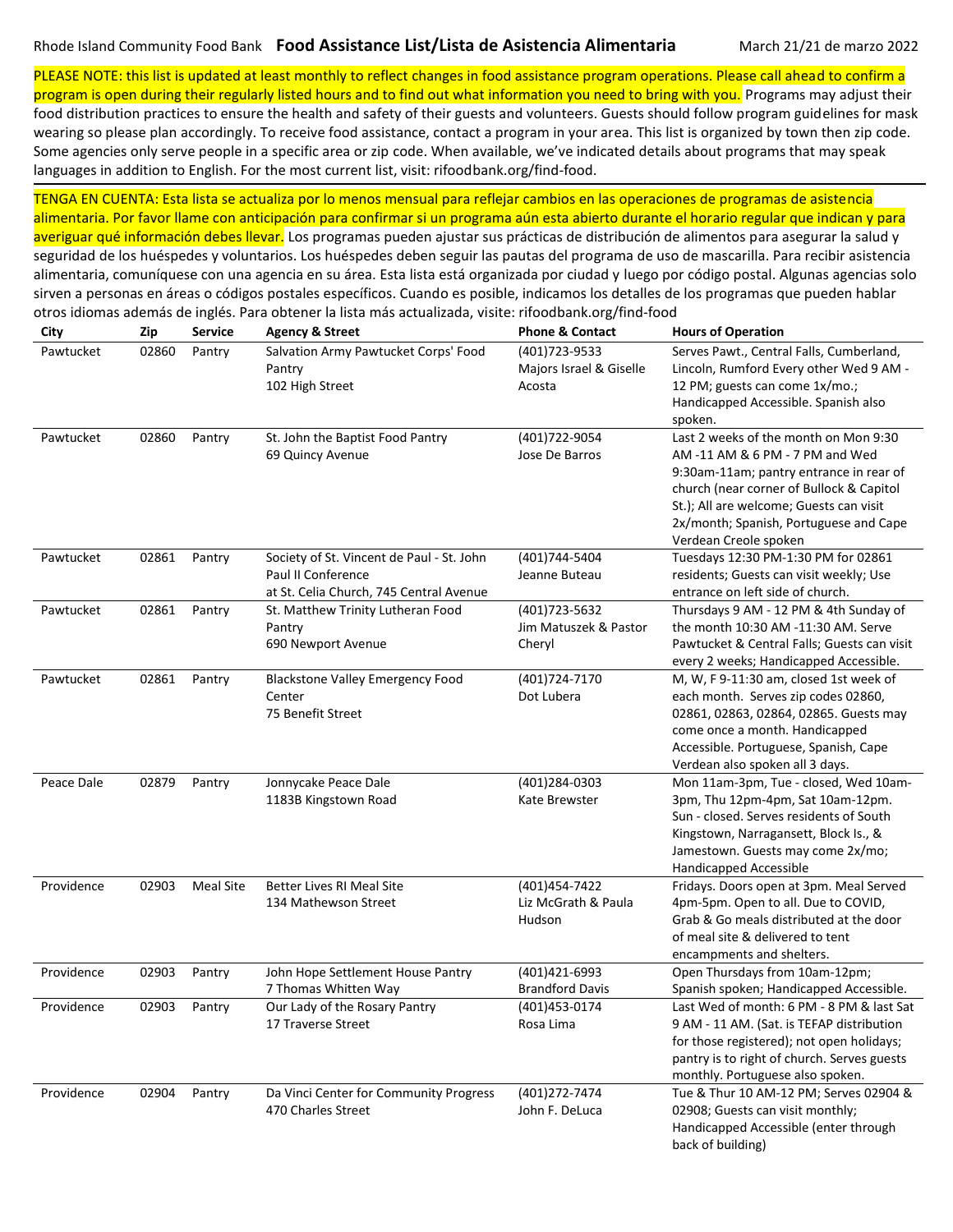PLEASE NOTE: this list is updated at least monthly to reflect changes in food assistance program operations. Please call ahead to confirm a program is open during their regularly listed hours and to find out what information you need to bring with you. Programs may adjust their

food distribution practices to ensure the health and safety of their guests and volunteers. Guests should follow program guidelines for mask wearing so please plan accordingly. To receive food assistance, contact a program in your area. This list is organized by town then zip code. Some agencies only serve people in a specific area or zip code. When available, we've indicated details about programs that may speak languages in addition to English. For the most current list, visit: rifoodbank.org/find-food.

TENGA EN CUENTA: Esta lista se actualiza por lo menos mensual para reflejar cambios en las operaciones de programas de asistencia alimentaria. Por favor llame con anticipación para confirmar si un programa aún esta abierto durante el horario regular que indican y para averiguar qué información debes llevar. Los programas pueden ajustar sus prácticas de distribución de alimentos para asegurar la salud y seguridad de los huéspedes y voluntarios. Los huéspedes deben seguir las pautas del programa de uso de mascarilla. Para recibir asistencia alimentaria, comuníquese con una agencia en su área. Esta lista está organizada por ciudad y luego por código postal. Algunas agencias solo sirven a personas en áreas o códigos postales específicos. Cuando es posible, indicamos los detalles de los programas que pueden hablar otros idiomas además de inglés. Para obtener la lista más actualizada, visite: rifoodbank.org/find-food

| City       | Zip   | <b>Service</b>   | <b>Agency &amp; Street</b>              | <b>Phone &amp; Contact</b> | <b>Hours of Operation</b>                  |
|------------|-------|------------------|-----------------------------------------|----------------------------|--------------------------------------------|
| Providence | 02904 | Pantry           | JCS-Louis and Goldie Chester Full Plate | (401)621-5374              | Open the 1st and 3rd Thursday and Friday   |
|            |       |                  | Kosher Pantry                           | Marcie Ingber              | of each month. Call to schedule pick-up of |
|            |       |                  | 1165 North Main Street, 1st Floor       |                            | Kosher or Halal food and for emergency     |
|            |       |                  |                                         |                            | food delivery criteria and screening.      |
| Providence | 02904 | Pantry           | St. Edward Food & Wellness Center       | (401)602-1880              | Wednesdays 10am-12pm & 5-6pm for           |
|            |       |                  | 1001 Branch Avenue                      | Lori Porcaro               | Providence's North End 02904 & 02908.      |
|            |       |                  |                                         |                            | Spanish speaking volunteers available.     |
| Providence | 02905 | Pantry           | Ephese SDA Church                       | (401)941-0998              | 1st, 2nd and 3rd Mondays from 9 AM - 11    |
|            |       |                  | 857 Eddy Street                         | <b>Yvrose Musac</b>        | AM and emergencies; Serves residents of    |
|            |       |                  |                                         |                            | 02903, 02905 and 02907.                    |
| Providence | 02905 | Pantry           | Family Service Be Safe Program          | (401)519-2283              | Call for appointment; no walk-ins. State-  |
|            |       |                  | 134 Thurbers Avenue                     | Jared Lafond               | wide deliveries are made Mondays,          |
|            |       |                  |                                         |                            | Thursdays and Fridays 10 AM - 3PM.         |
| Providence | 02905 | Pantry           | Project Outreach                        | (401)941-2212              | Open Wed for 02905 & Thu 02907 8AM -       |
|            |       |                  | Open Table of Christ UMC, 1520 Broad    | Ana Vargas                 | 11AM. Guests can visit weekly. Optional: a |
|            |       |                  | Street                                  |                            | short prayer is said prior to food         |
|            |       |                  |                                         |                            | distribution. Spanish also spoken during   |
|            |       |                  |                                         |                            | distribution.                              |
| Providence | 02905 | Pantry           | <b>Washington Park Community Center</b> | (401)461-6650              | Mon-Fri 10am-1pm for Washington Park       |
|            |       |                  | 42 Jillson Street                       | Fran Murphy                | neighborhood; Guests can visit 1x/month.   |
|            |       |                  |                                         |                            | Spanish speaking interpreters available.   |
|            |       |                  |                                         |                            | Handicapped Accessible.                    |
| Providence | 02906 | Pantry           | <b>Camp Street Ministries</b>           | (401)421-5474              | Wed 11am-1pm & Fri 12pm-2pm for            |
|            |       |                  | 190 1/2 Camp Street                     | Jackie Watson              | weekly curbside food distributions.        |
| Providence | 02906 | Pantry           | Community Food Share First Unitarian    | (401)421-7970              | Open 3rd Monday of the month from 2:30     |
|            |       |                  | Church                                  | Amy Grant                  | PM-5:00 PM. Handicapped Accessible.        |
|            |       |                  | 1 Benevolent Street                     |                            | Spanish-speaking volunteers able to        |
|            |       |                  |                                         |                            | assist. All are welcome from anywhere in   |
|            |       |                  |                                         |                            | RI.                                        |
| Providence | 02906 | <b>Meal Site</b> | Epiphany Soup Kitchen at St. Stephen's  | (401)944-3382              | Sat. 2:30pm-4pm for grab and go meals;     |
|            |       |                  | Church                                  | Elke Moonan                | Handicapped Accessible.                    |
|            |       |                  | 114 George Street                       |                            |                                            |
| Providence | 02907 | <b>Meal Site</b> | Amos House Meal Site                    | (401)272-0220              | M-F 7am-8am & 11am-12:30pm, Sat            |
|            |       |                  | 460 Pine Street                         | Maggie Meany               | 11am-12:30pm, Closed 1st Sat of the        |
|            |       |                  |                                         |                            | month. Handicapped Accessible. Spanish     |
|            |       |                  |                                         |                            | also spoken.                               |
| Providence | 02907 | Pantry           | Community Action Partnership of         | (401)273-2000              | Food distribution/pick-up is every other   |
|            |       |                  | Providence County Pantry                | Kymara Mary-Owusu          | Wed 11am-2pm & 4pm-6:30pm and Sat          |
|            |       |                  | 807 Broad Street                        |                            | 10am-2pm in 02907 & 02905. Guests can      |
|            |       |                  |                                         |                            | visit bi-weekly. Spanish interpreters &    |
|            |       |                  |                                         |                            | French Creole available. Handicapped       |
|            |       |                  |                                         |                            | Accessible.                                |
| Providence | 02907 | <b>Meal Site</b> | Impact Center Providence Assembly of    | (401)461-7210              | Wed 5:30pm - 7:30pm. Spanish               |
|            |       |                  | <b>God Meal Site</b>                    | Josephine St. John         | translation available.                     |
|            |       |                  | 353 Elmwood Avenue                      |                            |                                            |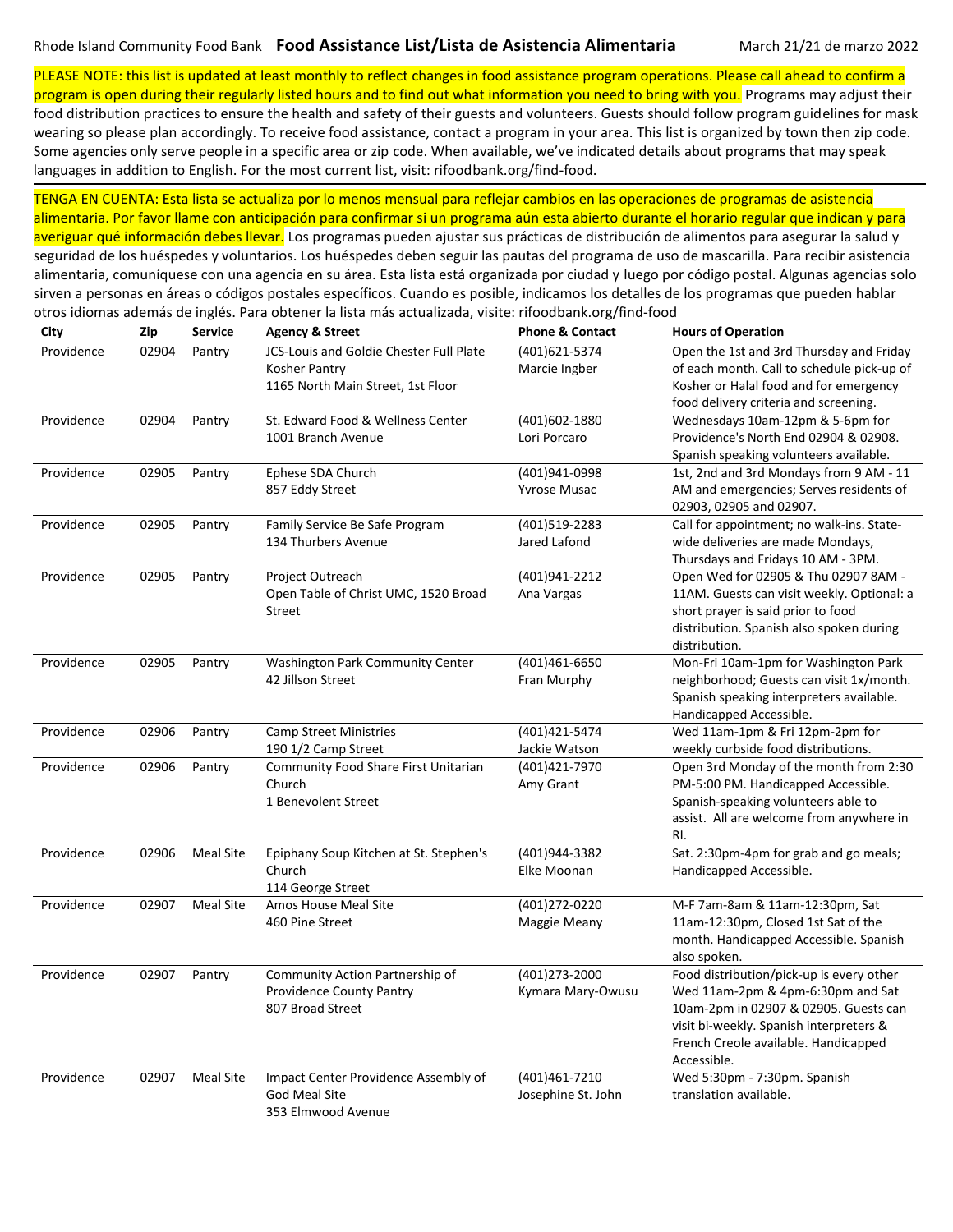PLEASE NOTE: this list is updated at least monthly to reflect changes in food assistance program operations. Please call ahead to confirm a program is open during their regularly listed hours and to find out what information you need to bring with you. Programs may adjust their

food distribution practices to ensure the health and safety of their guests and volunteers. Guests should follow program guidelines for mask wearing so please plan accordingly. To receive food assistance, contact a program in your area. This list is organized by town then zip code. Some agencies only serve people in a specific area or zip code. When available, we've indicated details about programs that may speak languages in addition to English. For the most current list, visit: rifoodbank.org/find-food.

TENGA EN CUENTA: Esta lista se actualiza por lo menos mensual para reflejar cambios en las operaciones de programas de asistencia alimentaria. Por favor llame con anticipación para confirmar si un programa aún esta abierto durante el horario regular que indican y para averiguar qué información debes llevar. Los programas pueden ajustar sus prácticas de distribución de alimentos para asegurar la salud y seguridad de los huéspedes y voluntarios. Los huéspedes deben seguir las pautas del programa de uso de mascarilla. Para recibir asistencia alimentaria, comuníquese con una agencia en su área. Esta lista está organizada por ciudad y luego por código postal. Algunas agencias solo

sirven a personas en áreas o códigos postales específicos. Cuando es posible, indicamos los detalles de los programas que pueden hablar

otros idiomas además de inglés. Para obtener la lista más actualizada, visite: rifoodbank.org/find-food **City Zip Service Agency & Street Phone & Contact Hours of Operation** Providence 02907 Pantry Impact Center Providence Assembly of God Pantry 353 Elmwood Avenue (401)461-7210 Jean Harrell Third Friday of every month from 11:00 AM - 12:00 PM; Spanish spoken. Providence 02907 Pantry Interfaith Food Ministry 95 Hathaway Ctr #61 (401)965-1854 Linda Mancini Sat. 10-12 pm (S. Elmwood only); Spanish interpreters available. Guests can visit monthly. Providence 02907 Pantry Lighthouse Community Development Corporation 11 Hawthorne Street (401)419-3242 Jacqueline Britto 2nd and 4th Saturday of each month between 9 AM - 12 PM; Open to all RI residents; Guests can visit twice a month; Handicapped accessible. French & Spanish also spoken. Providence 02907 Pantry McAuley House Food Pantry 622 Elmwood Avenue (401)941-9013 Yvette Kenner Mon and Wed 11am-1:30pm outside under tent; Food Pantry for McAuley Village residents and registered McAuley House guests. To register, see staff to complete intake form; Handicapped Accessible Providence 02907 Meal Site McAuley House Meal Site 622 Elmwood Avenue (401)941-9013 Larry LoVerde Mon-Fri 8am-9:30am Breakfast and 11:15am-1pm Lunch; Handicapped Accessible. Providence 02907 Pantry Providence Spanish SDA Church 131 Elmwood Avenue (401)390-4924 Eddy Almonte 2nd & 4th Thursday of the month from 3:30-5:30pm; Guests can visit both times. Handicapped Accessible. Spanish also spoken. Providence 02907 Pantry Salvation Army Providence Corps' Food Pantry 386 Broad Street (401)831-1119 Carol Duperree Wed & Thurs 9am-12pm; Serves Providence; Guests can visit monthly; Handicapped Accessible. Providence 02907 Meal Site Salvation Army Providence Corps' Meal Site 386 Broad Street (401)831-1119 Carol Duperree Sun 4:30-5:30 PM; Handicapped Accessible. Providence 02907 Meal Site St. Charles of Borromeo Meal Site St Vincent de Paul Ministry, 178 Dexter ST (401)421-6441 Joan Zompa Grab and go meals Thursdays from 4-5 PM; Spanish spoken; Handicapped Accessible. Providence 02907 Pantry St. Charles of Borromeo Pantry St Vincent de Paul Ministry, 178 Dexter St (401)273-1108 Joan Zompa Tues 10am-12pm; Guests can come weekly; Spanish spoken; Handicapped Accessible. Providence 02907 Pantry West End Community Center Pantry 109 Bucklin Street (401)781-4242 Olivia Martinez Monday - Wednesday and Fridays from 9am-3pm and 4th/5th Thursday of the month 9am-3pm (closed 1st 3 Thursdays of the month); Enter on side of building; Guests can visit monthly; Spanish spoken; Handicapped Accessible (enter in front of building) Providence 02908 Pantry Assembly Pentecostal Church of God Shalom 145 Chad Brown Street (401)421-5112 Francisco Picon Sat 11AM-12:30PM; Guests can visit weekly; Spanish spoken; Handicapped Accessible.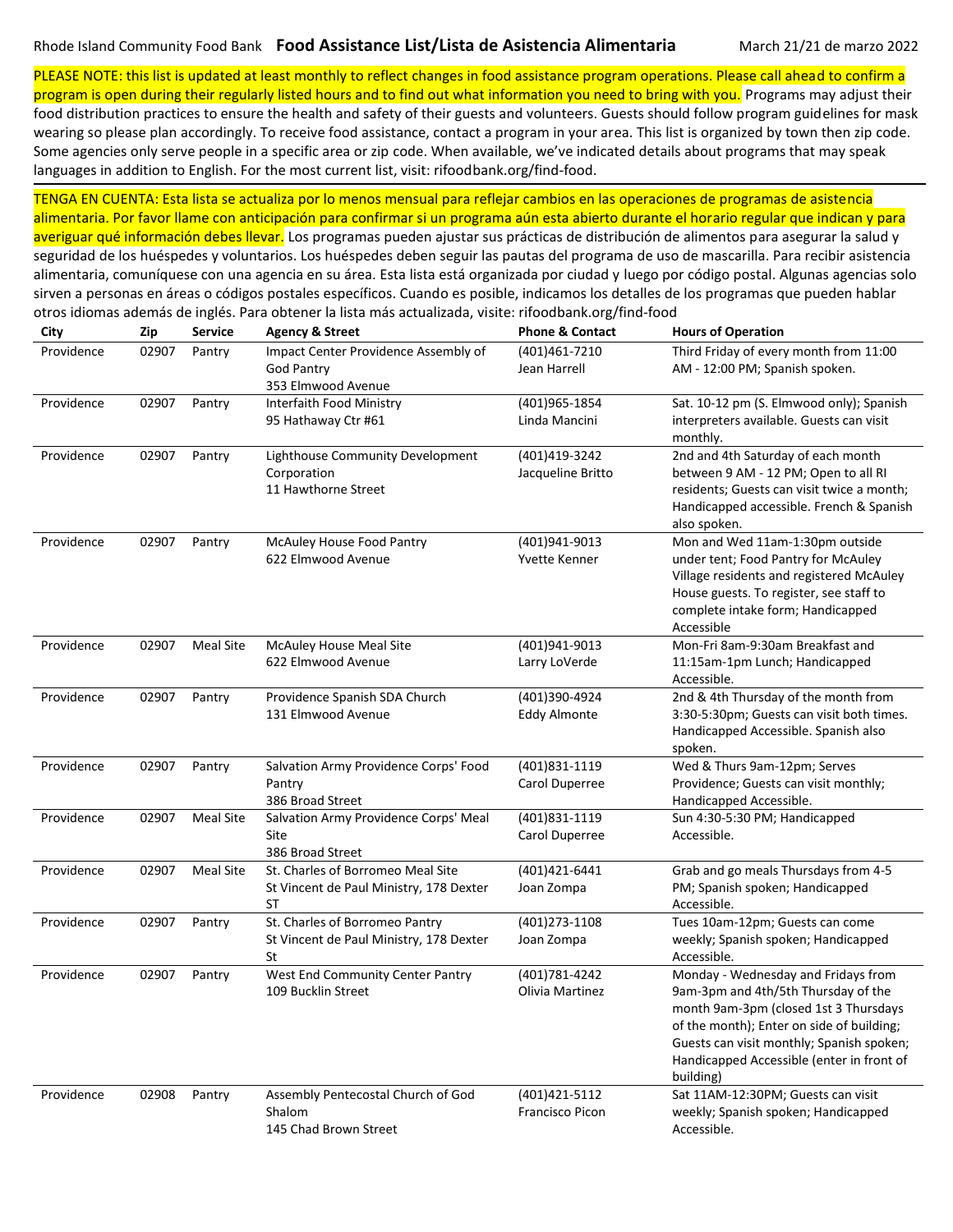otros idiomas además de inglés. Para obtener la lista más actualizada, visite: rifoodbank.org/find-food

PLEASE NOTE: this list is updated at least monthly to reflect changes in food assistance program operations. Please call ahead to confirm a program is open during their regularly listed hours and to find out what information you need to bring with you. Programs may adjust their

food distribution practices to ensure the health and safety of their guests and volunteers. Guests should follow program guidelines for mask wearing so please plan accordingly. To receive food assistance, contact a program in your area. This list is organized by town then zip code. Some agencies only serve people in a specific area or zip code. When available, we've indicated details about programs that may speak languages in addition to English. For the most current list, visit: rifoodbank.org/find-food.

TENGA EN CUENTA: Esta lista se actualiza por lo menos mensual para reflejar cambios en las operaciones de programas de asistencia alimentaria. Por favor llame con anticipación para confirmar si un programa aún esta abierto durante el horario regular que indican y para averiguar qué información debes llevar. Los programas pueden ajustar sus prácticas de distribución de alimentos para asegurar la salud y seguridad de los huéspedes y voluntarios. Los huéspedes deben seguir las pautas del programa de uso de mascarilla. Para recibir asistencia alimentaria, comuníquese con una agencia en su área. Esta lista está organizada por ciudad y luego por código postal. Algunas agencias solo sirven a personas en áreas o códigos postales específicos. Cuando es posible, indicamos los detalles de los programas que pueden hablar

| City       | Zip   | <b>Service</b>   | <b>Agency &amp; Street</b>                                                                  | <b>Phone &amp; Contact</b>                        | <b>Hours of Operation</b>                                                                                                                                                                                                                                                       |
|------------|-------|------------------|---------------------------------------------------------------------------------------------|---------------------------------------------------|---------------------------------------------------------------------------------------------------------------------------------------------------------------------------------------------------------------------------------------------------------------------------------|
| Providence | 02908 | Pantry           | Better Lives RI Food Cupboard<br>15 Hayes Street                                            | (401)454-7422<br>Paula Hudson                     | Tue, Wed, Thurs 9 AM-1 PM; serves the<br>Greater Providence area; Guests can<br>come twice a month. Spanish is also<br>spoken.                                                                                                                                                  |
| Providence | 02908 | Pantry           | Gateway Healthcare Capital City<br><b>Community Center Pantry</b><br>285A Chad Brown Street | (401)207-4638<br>Erin Brady                       | Mon 9am - 2pm and Wed 9:30am -<br>12:30pm for residents of Providence<br>02908; guest may visit 1x/month for<br>groceries and every Wednesday for<br>produce. Please bring reusables bag for<br>food. Use rear door off parking lot;<br>Spanish spoken; handicapped accessible. |
| Providence | 02908 | Pantry           | Love Divine Pantry<br>Cherubim & Seraphim Church, 28<br><b>Candace Street</b>               | (401)454-0500<br>Lola Okunfolami                  | Open 3rd Saturday of every month from<br>12pm-2pm and emergencies. Will deliver<br>in Smith Hill area; please call.                                                                                                                                                             |
| Providence | 02908 | Pantry           | St. Patrick Church Mary House Food<br>Pantry<br>244 Smith Street                            | (401)274-6286<br>Eileen Soltys                    | Thursdays 9am-11:30am; closed first<br>week of month. Guests can come 1x/mo.<br>Spanish speaking volunteers available.<br>Handicapped Accessible                                                                                                                                |
| Providence | 02908 | <b>Meal Site</b> | St. Patrick Church Mary House Meal<br>Kitchen<br>244 Smith Street                           | (401)274-6286<br>Doreen Holmes / Eileen<br>Soltys | Mon 4 PM-5 PM. Spanish-speaking<br>volunteers available. Handicapped<br>Accessible                                                                                                                                                                                              |
| Providence | 02908 | Pantry           | St. Peter & St. Andrew Food Pantry<br>70 Pemberton Street                                   | (401)272-9649<br>The Rev. Maryalice<br>Sullivan   | Saturdays from 10am-11am; Spanish is<br>also spoken.                                                                                                                                                                                                                            |
| Providence | 02909 | Pantry           | Federal Hill House Olneyville<br>261 Manton Avenue                                          | (401)714-0057<br>Jackie Reyes                     | Tue, Thursday, & Fri 9 AM - 2PM & Wed. 9<br>AM - 3 PM. Serves Providence residents of<br>02907, 02908, 02909. Guests can visit<br>twice a month. Window pick-up service.<br>Handicapped accessible.                                                                             |
| Providence | 02909 | Pantry           | Federal Hill House Pantry<br>35 Swiss Street                                                | (401)421-1095<br>Jennifer Hill                    | Serves Providence 02906, 02907, 02908,<br>02909. Tuesday through Friday 9 AM-<br>1PM. Guests may come 2x/month. Enter<br>through the back of the building, lower<br>level, middle door. Currently offering pre-<br>bagged service. Handicapped Accessible.                      |
| Providence | 02909 | Pantry           | Maranatha Food Pantry of Church of God<br>1040 Atwells Avenue                               | (401)521-4860<br>Nicola Walker                    | Every Friday 9am-12pm for residents of<br>02908 & 02909; Guests can visit weekly;<br>Handicapped Accessible using front ramp;<br>ask staff for assistance.                                                                                                                      |
| Providence | 02909 | Pantry           | Silver Lake Community Center<br>529 Plainfield Street                                       | (401)944-8300<br>Julie Piscopiello                | M-F 9am-12pm. Silver Lake area only;<br>Handicapped Accessible. Guests can visit<br>pantry monthly. Spanish is also spoken<br>7am-9:30am.                                                                                                                                       |
| Providence | 02909 | Pantry           | St. Anthony Food Pantry<br>549 Plainfield Street                                            | (401) 732-6181<br>Ray Morgan                      | Tues, Wed, Fri 10 AM -11 AM, families can<br>visit once a month. Spanish also spoken.                                                                                                                                                                                           |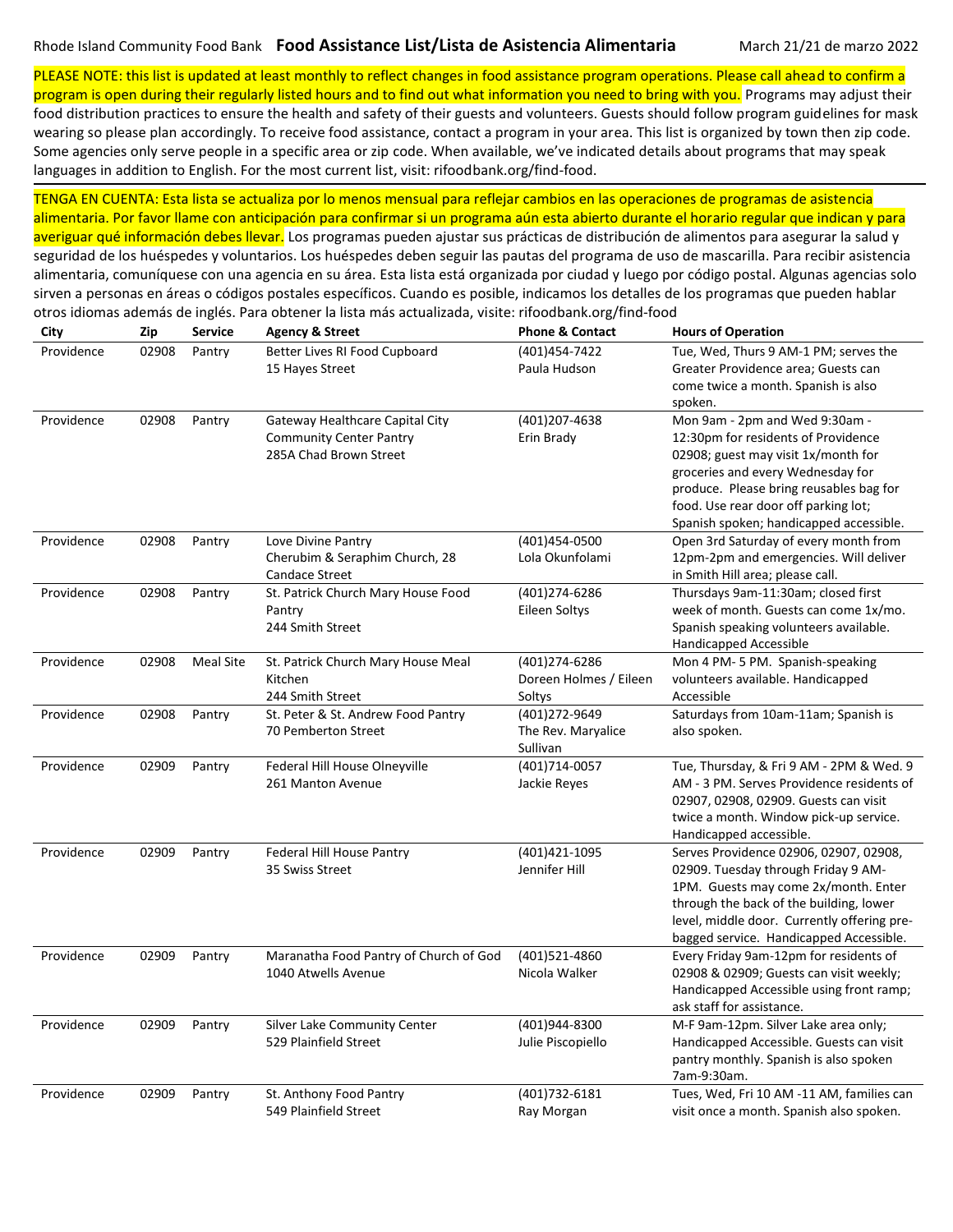otros idiomas además de inglés. Para obtener la lista más actualizada, visite: rifoodbank.org/find-food

PLEASE NOTE: this list is updated at least monthly to reflect changes in food assistance program operations. Please call ahead to confirm a program is open during their regularly listed hours and to find out what information you need to bring with you. Programs may adjust their

food distribution practices to ensure the health and safety of their guests and volunteers. Guests should follow program guidelines for mask wearing so please plan accordingly. To receive food assistance, contact a program in your area. This list is organized by town then zip code. Some agencies only serve people in a specific area or zip code. When available, we've indicated details about programs that may speak languages in addition to English. For the most current list, visit: rifoodbank.org/find-food.

TENGA EN CUENTA: Esta lista se actualiza por lo menos mensual para reflejar cambios en las operaciones de programas de asistencia alimentaria. Por favor llame con anticipación para confirmar si un programa aún esta abierto durante el horario regular que indican y para averiguar qué información debes llevar. Los programas pueden ajustar sus prácticas de distribución de alimentos para asegurar la salud y seguridad de los huéspedes y voluntarios. Los huéspedes deben seguir las pautas del programa de uso de mascarilla. Para recibir asistencia alimentaria, comuníquese con una agencia en su área. Esta lista está organizada por ciudad y luego por código postal. Algunas agencias solo sirven a personas en áreas o códigos postales específicos. Cuando es posible, indicamos los detalles de los programas que pueden hablar

| City               | Zip   | <b>Service</b>   | <b>Agency &amp; Street</b>                                                           | <b>Phone &amp; Contact</b>                              | <b>Hours of Operation</b>                                                                                                                                                                                                                                                        |
|--------------------|-------|------------------|--------------------------------------------------------------------------------------|---------------------------------------------------------|----------------------------------------------------------------------------------------------------------------------------------------------------------------------------------------------------------------------------------------------------------------------------------|
| Providence         | 02909 | Pantry           | St. Thomas Church<br>65 Fruit Hill Avenue                                            | (401)272-7118<br>Deacon Al DePetrillo                   | Tues 9-11:30 am; Guests can visit<br>monthly; enter on the left side of the<br>rectory.                                                                                                                                                                                          |
| Providence         | 02904 | Pantry           | Society of St. Vincent de Paul - St.<br>Raymond Conference<br>1240 North Main Street | (401)859-5800<br>Diana Cookson                          | Saturdays 9:00am-11:00am. Serve 02904,<br>02906, 02860. Guests can come weekly.<br>Portuguese & Spanish translators<br>available on 1st & 3rd Sat.                                                                                                                               |
| Providence         | 02907 | Pantry           | Women's Refugee Care<br>570 Broad Street                                             | (401)545-1532<br>Clement Shabani                        | 1st, 3rd & 5th (if applicable) Saturdays<br>9am-1pm; enter via parking lot in back of<br>building on Howard Street; serves 02907<br>& refugees from Great Lakes Region of<br>Africa                                                                                              |
| Riverside          | 02915 | <b>Meal Site</b> | Good Neighbors Meal Site<br>55 Turner Avenue                                         | (401)433-0045<br>Jill Woodcome                          | In-dining currently closed due to Covid-19.<br>Limited meals delivered to area residents.                                                                                                                                                                                        |
| Riverside          | 02915 | Pantry           | <b>Good Neighbors Pantry</b><br>55 Turner Avenue                                     | (401)433-0045<br>Jill Woodcome                          | Serves East Providence residents. Open<br>Wed 9 AM - 12 PM & the 2nd and 4th<br>Saturday of each month by appt.<br>Currently distributing food curbside in<br>parking lot of St. Brendan Catholic Church<br>at 55 Turner Ave & inside 68 Dorr Ave.<br>Guests can visit 2x month. |
| Rumford            | 02916 | Pantry           | Bread of Life Food Pantry<br>Newman Congregational Church, 100<br>Newman Avenue      | (401)434-4742<br>Janet Bache & Nancy<br><b>Banaczuk</b> | At Newman Congregational Church. In<br>January 2022, back to 2nd and 4th Tues of<br>month from 5-7 PM; Guests may come<br>once a month; Portuguese-speaking<br>interpreters available; Handicapped<br>Accessible.                                                                |
| South<br>Kingstown | 02879 | Pantry           | New Life Assembly of God<br>251 Post Road                                            | (401) 575-3521<br>Sheryl Stadnick                       | 2nd Wed 11:30am-12:30pm and 4th Wed<br>5:30pm-6:30pm; Serves Washington<br>County. Guests can visit both<br>Wednesdays. Call first, pantry is behind<br>church; Handicapped Accessible.                                                                                          |
| Tiverton           | 02878 | Pantry           | East Bay Community Action Program<br><b>Tiverton Pantry</b><br>1048 Stafford Road    | (401)625-5134<br>Judy Macedo                            | Open by appointment only on Tues 9am -<br>2pm and Wed 9am - 6pm. Please call first<br>to make an appointment. Spanish and<br>Portuguese spoken.                                                                                                                                  |
| Warren             | 02885 | Pantry           | St. Mary Church<br>St. Mary of the Bay Food Pantry, 645<br>Main Street               | (401)245-7000<br>Wendy Baker                            | Tues 3pm-5pm and Wed. 9am-11am;<br>serve East Bay & all other areas; pantry is<br>in downstairs parish hall. Guests can come<br>weekly; Call ahead to make drive thru<br>arrangements; Handicapped Accessible.                                                                   |
| Warwick            | 02886 | Pantry           | Westbay CAP Marketplace<br>487 Jefferson Blvd                                        | (401) 732-4660<br>Desarie Prestly                       | Mon-Fri 9 AM-3 PM; New shoppers<br>should call 401-732-4660 to schedule an<br>intake appointment but walk-ins are also<br>welcome; no more curbside pickup.                                                                                                                      |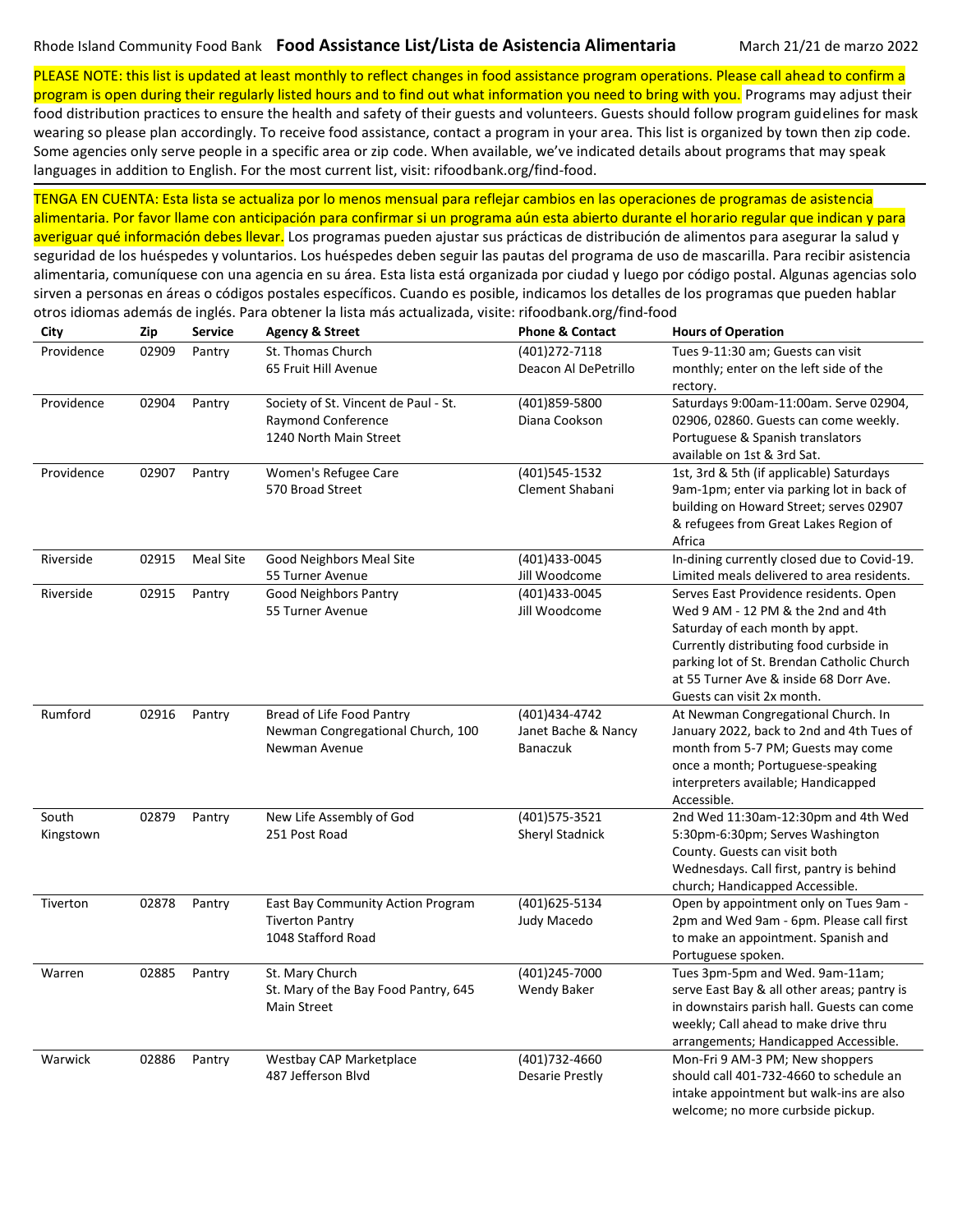PLEASE NOTE: this list is updated at least monthly to reflect changes in food assistance program operations. Please call ahead to confirm a program is open during their regularly listed hours and to find out what information you need to bring with you. Programs may adjust their

food distribution practices to ensure the health and safety of their guests and volunteers. Guests should follow program guidelines for mask wearing so please plan accordingly. To receive food assistance, contact a program in your area. This list is organized by town then zip code. Some agencies only serve people in a specific area or zip code. When available, we've indicated details about programs that may speak languages in addition to English. For the most current list, visit: rifoodbank.org/find-food.

TENGA EN CUENTA: Esta lista se actualiza por lo menos mensual para reflejar cambios en las operaciones de programas de asistencia alimentaria. Por favor llame con anticipación para confirmar si un programa aún esta abierto durante el horario regular que indican y para averiguar qué información debes llevar. Los programas pueden ajustar sus prácticas de distribución de alimentos para asegurar la salud y seguridad de los huéspedes y voluntarios. Los huéspedes deben seguir las pautas del programa de uso de mascarilla. Para recibir asistencia alimentaria, comuníquese con una agencia en su área. Esta lista está organizada por ciudad y luego por código postal. Algunas agencias solo sirven a personas en áreas o códigos postales específicos. Cuando es posible, indicamos los detalles de los programas que pueden hablar otros idiomas además de inglés. Para obtener la lista más actualizada, visite: rifoodbank.org/find-food

| City                | Zip   | <b>Service</b>   | <b>Agency &amp; Street</b>           | <b>Phone &amp; Contact</b>   | <b>Hours of Operation</b>                      |
|---------------------|-------|------------------|--------------------------------------|------------------------------|------------------------------------------------|
| <b>West Warwick</b> | 02893 | Pantry           | Emanuel Evangelical Lutheran Church  | (401)821-8888                | Tuesdays 10am-12pm. Guests can come            |
|                     |       |                  | Pantry                               | Myron I. Gadoury             | weekly. Serves Warwick, West Warwick,          |
|                     |       |                  | 9 New London Avenue                  |                              | Coventry, West Greenwich, East                 |
|                     |       |                  |                                      |                              | Greenwich, Foster.                             |
| West Warwick        | 02893 | Pantry           | West Warwick Assistance Agency       | (401)828-0310                | M W F 10am - 2pm; Frequency of visits          |
|                     |       |                  | 1293 Main Street                     | Ray Dauplaise                | based on SNAP benefits - please contact        |
|                     |       |                  |                                      |                              | pantry for further info; Handicapped           |
|                     |       |                  |                                      |                              | Accessible.                                    |
| <b>West Warwick</b> | 02893 | Meal Site        | West Warwick Senior Center Meal Site | (401)822-4450                | Facility is closed but services are available, |
|                     |       |                  | 145 Washington Street                | Manny Murray                 | call to request food assistance 8:30am-        |
|                     |       |                  |                                      |                              | 3pm Monday-Friday                              |
| West Warwick        | 02893 | Pantry           | West Warwick Senior Center Pantry    | (401)822-4450                | Facility is closed but services are available, |
|                     |       |                  | 145 Washington Street                | Manny Murray                 | call to request food assistance 8:30am-        |
|                     |       |                  |                                      |                              | 3pm Monday-Friday.                             |
| <b>West Warwick</b> | 02893 | <b>Meal Site</b> | St. Anthony's Hope Soup Kitchen      | (401)821-8342                | Every Monday (except holidays) from            |
|                     |       |                  | 10 Sunset Avenue                     | Joanne Terranova             | $12pm - 1pm$                                   |
| Westerly            | 02891 | Pantry           | Tri-County CAP Westerly              | (401)604-0098                | Last Tues of each month between 1:30 -         |
|                     |       |                  | 34 Pond Street                       | Judith Cashman               | 3:30 PM. Serves N.Kingstown,                   |
|                     |       |                  |                                      |                              | W.Greenwich, Exeter, S.Kingstown,              |
|                     |       |                  |                                      |                              | Narragansett, Richmond, Charlestown,           |
|                     |       |                  |                                      |                              | Hopkinton, Westerly, Block Island.             |
|                     |       |                  |                                      |                              | Handicapped Accessible.                        |
| Westerly            | 02891 | <b>Meal Site</b> | WARM Center Meal Site Program        | (401)596-9276                | Every day: lunch 12pm-1pm and dinner           |
|                     |       |                  | 54 Spruce Street                     | <b>Russell Partridge</b>     | 5:30pm-6:30pm; Handicapped Accessible.         |
| Westerly            | 02891 | Pantry           | Jonnycake of Westerly Food Pantry    | (401)377-8069                | Serves Westerly, Charlestown, Richmond,        |
|                     |       |                  | 23 Industrial Drive                  | Sarah Shaw                   | Hopkinton. Mon 12pm -3pm, Tue-Fri 9am-         |
|                     |       |                  |                                      |                              | 12pm. Guests can visit monthly; Spanish        |
|                     |       |                  |                                      |                              | spoken; Handicapped Accessible.                |
| Woonsocket          | 02895 | Pantry           | Community Care Alliance Food Pantry  | (401)235-6000                | M, T, W & F 8:30 -11:30am & 12:30-4pm;         |
|                     |       |                  | 245 Main Street                      | Madeline Silva               | Thurs 8:30-11:30am & 12:30 to 4:30pm;          |
|                     |       |                  |                                      |                              | Spanish, Portuguese, & French spoken;          |
|                     |       |                  |                                      |                              | Social services enrolment required;            |
|                     |       |                  |                                      |                              | Woonsocket residents only; Handicapped         |
|                     |       |                  |                                      |                              | accessible.                                    |
| Woonsocket          | 02895 | Pantry           | Connecting for Children and Families | (401)766-3384                | Tuesdays, 9am-12pm & emergencies as            |
|                     |       |                  | Pantry                               | Michaela Bartholomy          | needed (Hope Street Family Center).            |
|                     |       |                  | 37 Center Street                     |                              | Guests can visit weekly. Spanish, Russian,     |
|                     |       |                  |                                      |                              | Portuguese and French also spoken.             |
| Woonsocket          | 02895 | Pantry           | Holy Trinity Church Food Pantry      | (401) 762-5117               | Tuesdays and Thursdays from 1:30 PM -          |
|                     |       |                  | 1371 Park Avenue                     | <b>Reverend Daniel Sweet</b> | 2:30 PM for residents of 028956 & 02896.       |
|                     |       |                  |                                      |                              | Guests should enter by door at far end of      |
|                     |       |                  |                                      |                              | the Msgr. Gadoury Center. Guests may           |
|                     |       |                  |                                      |                              | visit monthly. Handicapped Accessible.         |